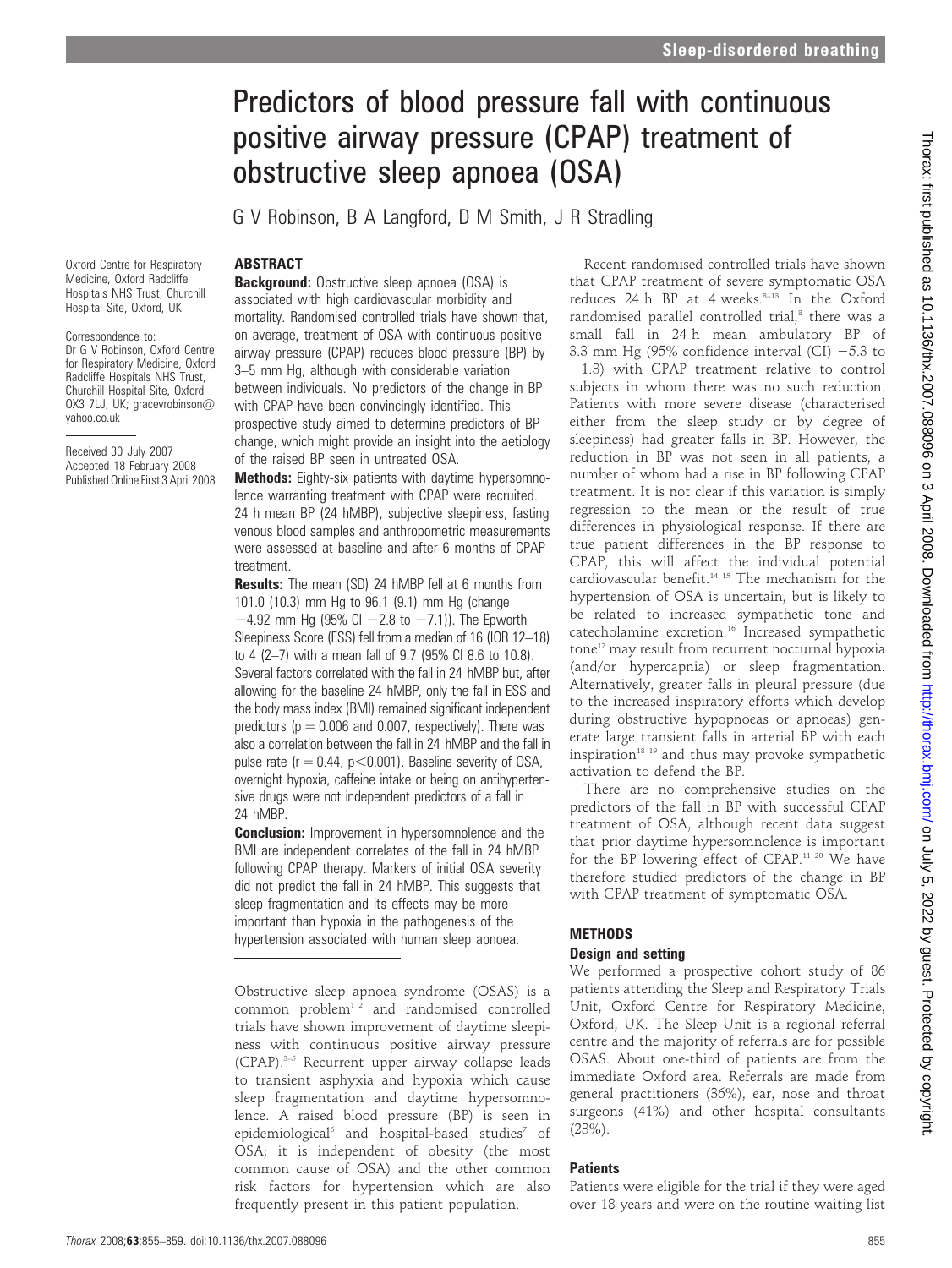for CPAP treatment. Subjects had proven OSA on overnight sleep study, with sufficient daytime hypersomnolence to warrant treatment with CPAP. A particular overnight rate of dips in arterial oxygen saturation (SaO<sub>2</sub>) of  $>4\%$  and baseline Epworth Sleepiness Score (ESS) were not entry criteria in offering recruitment of patients to the trial, thus providing a full spread of severity. The trial recruited all subjects with OSA whom the usual clinic doctor had felt warranted a trial of CPAP for daytime symptoms. A control arm was not included as this was not a trial of whether CPAP lowered BP which has been established in previous trials.8–13 Furthermore, in our previous study no effect of placebo CPAP on BP was seen.<sup>8</sup> Patients were excluded if they had diurnal ventilatory failure, declined to participate or were unable to give informed consent. The presence of hypertension, a previous cardiovascular event or any additional cardiovascular risk factor were not determinants in offering or declining a patient for entry to the trial.

#### **Procedures**

OSA was diagnosed from a one night respiratory polysomnographic study, as described previously.<sup>8</sup> In brief, patients' body movements, heart rate rises  $($ >6 beats/min) and falls in transient pulse transit time (PTT) (reflecting BP rises) were recorded as markers of arousal from sleep. The PTT signal and body movements derived from video signals are robust markers of arousal and—together with  $Sao_2$ , snoring and increases in the respiratory swing in  $PTT^{21}$ —are accurate in diagnosing and quantifying OSA severity<sup>22</sup> (Win-Visi Monitoring System, Stowood Scientific Instruments, Oxford, UK). The results of the sleep study are scored automatically, with manual review to ensure data accuracy. OSA was diagnosed from a review of all data including the video recording.

The severity of OSA was then quantified numerically as the number of dips in SaO<sub>2</sub> of  $>4\%$  for every hour of the study (oxygen desaturation index, ODI), mean nocturnal  $Sao<sub>2</sub>$  and time spent below  $90\%$  Sa $\circ$ . The ODI is one of the best predictors of response to CPAP,<sup>23</sup> correlates well with conventional apnoea-hypopnoea index  $(AHI)$  measurements<sup>24</sup> and is the most consistent index between repeat studies of patients with OSA.<sup>25</sup> The average degree of inspiratory effort overnight was estimated from the oscillations in  $\overline{PTT}$ ,<sup>21</sup> which had been shown to influence morning BP in an epidemiological study.19

Blood pressure across 24 h was measured with validated ambulatory recorders (TM 2420 or TM 2421 (Takeda A&D, Japan)).<sup>26</sup> A trained nurse fitted an appropriately sized cuff on the patient's non-dominant arm, which was worn for the subsequent 24 h during normal daily activities. The monitors were programmed to record BP every 30 min, and subjects were instructed to switch the machine off while driving. The mean BP (one-third systolic and two-thirds diastolic) averaged over the whole 24 h was calculated (24 hMBP). Patients completed a diary card and were asked to press the event marker to identify sleep and wake periods. When two or more readings occurred within the same 30 min (due to pressing the event marker), these were averaged to give one recording for that time period. Mean 24 h pulse rate was also determined.

Patients assessed their subjective daytime sleepiness using the ESS, a self-completed questionnaire which quantifies the tendency to fall asleep in various daytime situations.<sup>27</sup> Nasal CPAP was provided for home use using an automatic CPAP machine (Autoset Spirit, Resmed, Abingdon, UK).<sup>28</sup> Patients received our standard CPAP induction programme and were seen for a routine appointment at 1 month. Fasting venous blood samples were taken and 24 h BP and subjective sleepiness

were assessed before starting CPAP and after 6 months of treatment. A detailed drug and caffeine consumption history<sup>29</sup> and anthropometric measurements were made at both study visits.

A specialist nursing team assisted patients with telephone or outpatient advice for any difficulties with CPAP during the study and masks were adjusted as necessary. Adherence to CPAP over the last 5 months of treatment and the residual AHI were measured from the internal microprocessors of the machines.

## Blood samples

Fasting venous blood samples were taken before starting CPAP for measurement of steady state fasting glucose and insulin levels. This allowed a subsequent Homeostasis Model Assessment (HOMA) of beta cell function (%B) and insulin sensitivity (%S) as percentages of a normal reference population. These measures correspond with estimates of beta cell function and insulin sensitivity derived from other models such as the euglycaemic hyperinsulinaemic clamp and the oral glucose tolerance test.<sup>30</sup>

### Sample size

The study population size was chosen to be similar to our previous study in which a significant fall in BP had been found following CPAP treatment.<sup>8</sup> It is also recommended that there should be 10 subjects per predictive variable in a multiple linear regression model.<sup>31</sup> A sample size in excess of 60 subjects would allow the simultaneous exploration of a maximum of six variables, should bivariate analysis suggest that this was required.

### Data analysis

The data are presented as mean (SD) unless non-normally distributed, and then as median and interquartile range (IQR).

The change in 24 hMBP between baseline and at 6 months was the primary outcome measure and dependent variable, with all other measurements being potential independent predictors which were assessed with linear modelling techniques (stepwise multiple linear regression), using SPSS Version 14.0. Potential interactions between independent predictors were explored using additional interactive terms in the multiple linear regression.

| Table 1 |  | Baseline characteristics of study patients ( $n = 86$ ) |  |  |  |  |  |
|---------|--|---------------------------------------------------------|--|--|--|--|--|
|---------|--|---------------------------------------------------------|--|--|--|--|--|

| <b>Baseline</b>        | At 6 months         |
|------------------------|---------------------|
| 54.3 (11.0)            |                     |
| 74/12                  |                     |
| $35.6$ $(32.0 - 40.0)$ | $35.5(31.9 - 39.9)$ |
| 44.9 (4.0)             | 44.5 (3.90)         |
| $16.0(12.0-18.0)$      | $4.0$ $(2.0 - 7.0)$ |
| 101.0 (10.3)           | 96.1(9.1)           |
| $32.7(18.3 - 49.8)$    |                     |
| $92.6(90.8 - 93.8)$    |                     |
| 55.0 (18.3-120.0)      |                     |
| 16/86                  |                     |
| 47/86                  |                     |
|                        | 4.8(2.2)            |
|                        |                     |

Data given as mean (SD) or \*median (interquartile range) when not normally distributed.

BMI, body mass index; CPAP, continuous positive airway pressure; ESS, Epworth Sleepiness Score; 24 hMBP, mean 24 h blood pressure; Sao<sub>2</sub>, arterial oxygen saturation.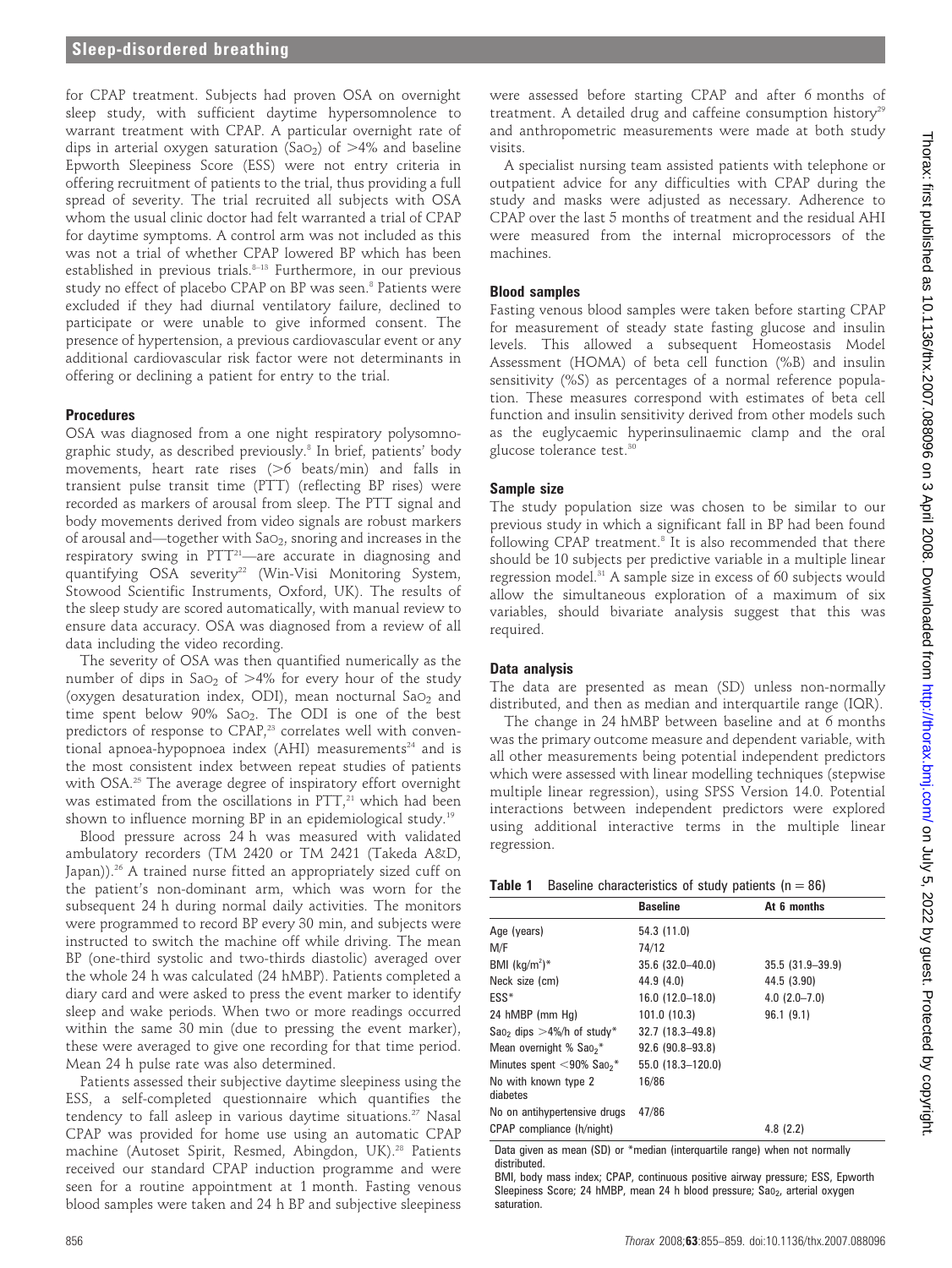|  |  |  |  |  |  | Table 2 Correlates (r) of 6-month fall in 24 hMBP (bivariate analysis) |  |
|--|--|--|--|--|--|------------------------------------------------------------------------|--|
|--|--|--|--|--|--|------------------------------------------------------------------------|--|

|                                 | <b>Correlation</b><br>coefficient (r) | 95% CI              | p Value |
|---------------------------------|---------------------------------------|---------------------|---------|
| <b>Baseline ESS</b>             | $-0.23$                               | $-0.002$ to $-0.44$ | 0.045   |
| Change in ESS                   | 0.39                                  | 0.18 to 0.57        | < 0.001 |
| Baseline 24 hMBP                | $-0.60$                               | $-0.43$ to $-0.73$  | < 0.001 |
| Time below Sao <sub>2</sub> 90% | $-0.25$                               | $-0.02$ to $-0.45$  | 0.047   |
| <b>Baseline BMI</b>             | $-0.39$                               | $-0.18$ to $-0.57$  | < 0.001 |
| Baseline waist/height ratio     | $-0.37$                               | $-0.16$ to $-0.55$  | < 0.001 |
| Change in pulse rate            | 0.44                                  | $0.24$ to $0.61$    | < 0.001 |
| Compliance                      | $-0.04$                               | $-0.26$ to 0.19     | 0.75    |
| Change in caffeine consumption  | $-0.002$                              | $-0.25$ to 0.21     | 0.86    |

BMI, body mass index; ESS, Epworth Sleepiness Score; 24 hMBP, mean 24 h blood pressure; Sao<sub>2</sub>, arterial oxygen saturation.

### RESULTS

Eighty-six subjects were recruited to the study. Their baseline characteristics are shown in table 1; 86% had ESS scores  $>9$ . 92% had  $>4\%$  SaO<sub>2</sub> dips/h of  $>10$ , 55% were known to be hypertensive and were taking one or more antihypertensive drugs (nitrates (n = 5),  $\alpha$  blockers (n = 5), angiotensin converting enzyme inhibitors or angiotensin II blockers  $(n = 32)$ , calcium channel blockers (n = 19), diuretics (n = 19),  $\beta$  blockers  $(n = 20)$ ). Only two subjects had 24 hMBP values over 110 mm Hg and were not already known to be hypertensive and already on antihypertensive medication. Four subjects failed to complete the study: three withdrew before the 1-month visit (one because of intolerance of the BP cuff and two because of intolerance of the CPAP mask) and one subject died before the 6 month visit. Of the remaining 82 subjects, complete data for all variables were available for 72. The median CPAP pressure (95th centile from the Autoset download) was 11.3 (IQR 10.1–12.5) cm H2O. The median AHI derived from the Autoset download was 6.1 (IQR 3.4–9.2), indicating good control of the OSA and similar to previous studies.<sup>32</sup> The mean (SD) compliance over the last 5 months of CPAP usage was 4.8 (2.2) h/night; 13 patients used CPAP for  $<$  2.5 h/night.

The change in 24 hMBP at 6 months was  $-4.92$  mm Hg (95% CI  $-2.8$  to  $-7.1$ ): mean (SD)  $-5.35$  (10.45) during waking hours and  $-3.82$  (12.43) during sleeping hours. The mean improvement in ESS was  $-9.7$  (95% CI  $-8.6$  to  $-10.8$ ) at 6 months, similar to previous studies.5

The change in mean 24 hMBP at 6 months (a fall is negative) correlated most strongly with the baseline 24 hMBP ( $r = -0.60$ , table 2). Using an illustrative post hoc analysis of patients above and below the median value for baseline 24 hMBP (100 mm Hg) showed that subjects with a baseline value >100 mm Hg experienced a mean (SD) 6 month fall in 24 hMBP of  $-9.2$  (9.5) mm Hg compared with a mean (SD) fall of  $-0.7$  (8.3) mm Hg in those with a baseline 24 hMBP  $\leq$ 100 mm Hg (mean difference 8.54 mm Hg (95% CI 4.4 to  $12.7$ ,  $p<0.001$ ).

The change in mean 24 hMBP at 6 months also correlated significantly with the baseline ESS but more so with the change in ESS (table 2). Using a post hoc threshold for illustrative

purposes, the 30 subjects with a change in  $ESS \geq 9$  experienced a mean (SD) fall in 24 hMBP of  $-7.34$  (9.83) mm Hg, and the 42 subjects with a change in ESS  $\leq$ 9 experienced a mean (SD) change in 24 hMBP of  $-1.37$  (8.93) mm Hg (mean difference 5.97 mm Hg (95% CI 1.5 to 10.5), p<0.01).

Measures of general and central obesity (but not other components of the metabolic syndrome such as the HOMA measure of insulin sensitivity) correlated significantly with the change in 24 hMBP at 6 months (table 2). One measure of baseline OSA severity—the time below 90%  $SaO_2$ —significantly predicted the change in 24 hMBP at 6 months in single regression, but overnight ODI and mean SaO<sub>2</sub> did not. There was also no correlation between the change in 24 hMBP and the change in reported caffeine consumption or CPAP compliance (table 2). No correlation was found between the change in 24 hMBP at 6 months and the estimate of overnight inspiratory effort from the PTT data or the measure of autonomic arousals during sleep (pulse rate rises per hour of sleep study) during the diagnostic sleep study. There was also no correlation between change in 24 hMBP and subject age.

The use of stepwise multiple linear regression analysis to first allow for baseline 24 hMBP showed that only the fall in ESS and BMI independently correlated with the fall in 24 hMBP between baseline and 6 months (table 3). The  $\beta$  coefficient from the multiple linear regression for the fall in ESS was 0.51 so, for each 1 point reduction in ESS, the predicted reduction in 24 hMBP was 0.51 mm Hg. The inclusion of all independently predictive variables (baseline 24 hMBP, fall in ESS, BMI) gave a linear modelling coefficient (r) of 0.70, together accounting for 49%  $(r^2)$  of the variance in 24 hMBP change after 6 months of CPAP therapy. No increases in correlations were seen if log transformations of ODI and time below  $90\%$  Sa $\circ$ <sub>2</sub> were used in the linear regression modelling instead.

The change in 24 hMBP at 6 months also correlated significantly with the fall in pulse rate measured from the 24 h BP monitor (table 2), possibly indicating a reduction in sympathetic activation as part of the explanation for the 24 hMBP reduction.

Taking antihypertensive drugs did not predict the change in 24 hMBP: the mean (SD) fall in 24 hMBP in the 39 subjects

Table 3 Multiple linear regression analysis: fall in MBP between baseline and 6 months is the dependent variable

|      | 95% CI           |                  |                      |                | 95% CI               |  |  |  |
|------|------------------|------------------|----------------------|----------------|----------------------|--|--|--|
| 0.60 |                  |                  | < 0.001              | $-0.60$        | $-0.39$ to $-0.75$   |  |  |  |
| 0.66 | $0.51$ to $0.77$ |                  | 0.006                | 0.51           | $0.17$ to $0.84$     |  |  |  |
| 0.70 | $0.56$ to $0.80$ |                  | 0.007                | $-0.28$        | $-0.07$ to $-0.49$   |  |  |  |
|      |                  | $0.43$ to $0.73$ | 0.36<br>0.44<br>0.49 | <b>p</b> Value | <b>B</b> coefficient |  |  |  |

BMI, body mass index; ESS, Epworth Sleepiness Score; MBP, mean blood pressure.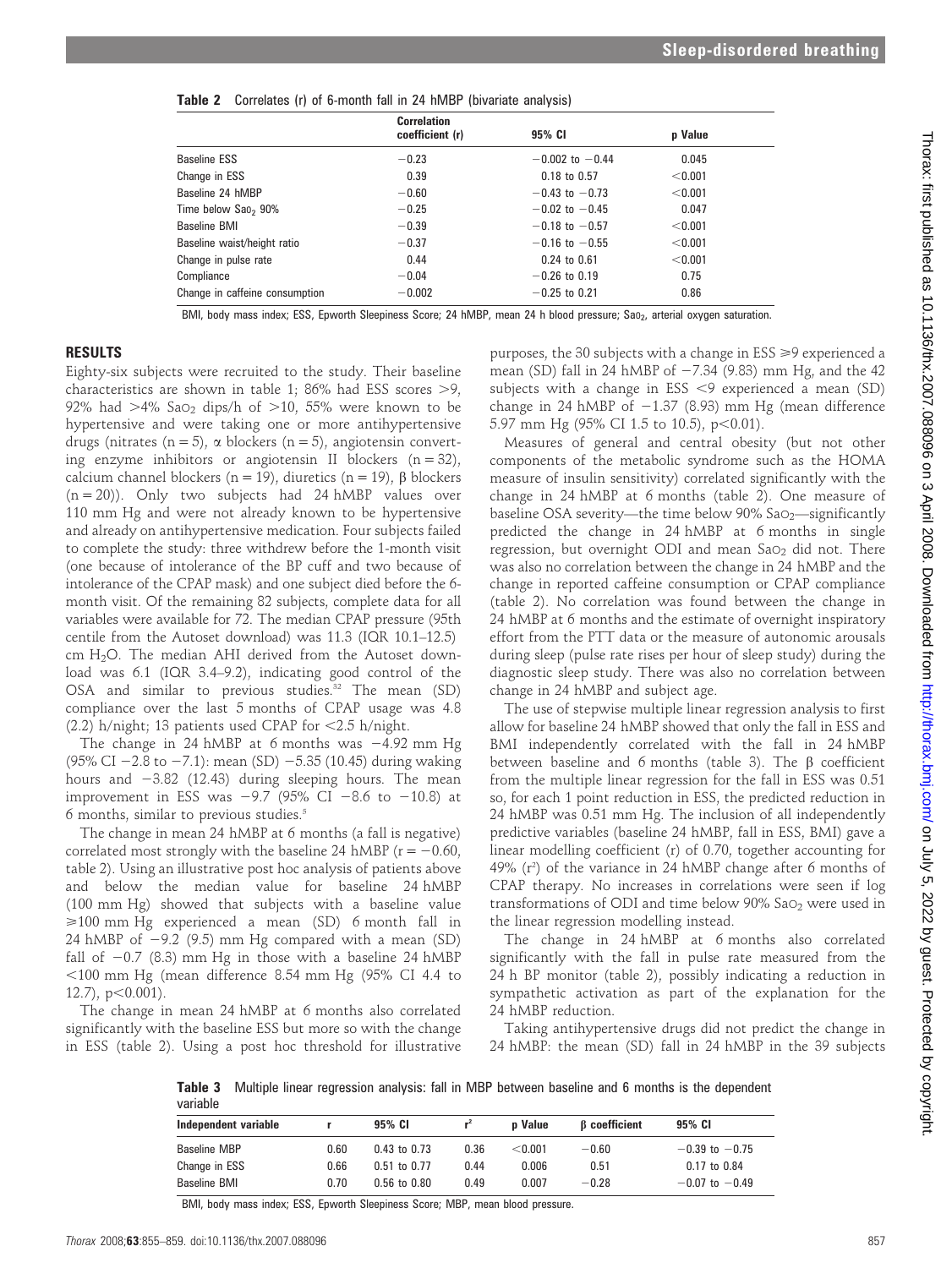taking any antihypertensive drug was  $-4.33$  (11.2) mm Hg, and for the 35 subjects not taking antihypertensive drugs it was 25.57 (8.2) mm Hg (mean difference 1.24 mm Hg (95% CI 5.84 to  $-3.37$ ), p = 0.59). Patients taking  $\beta$  blockers (n = 20) did not experience a significantly different change in 24 hMBP from those not taking  $\beta$  blockers (-3.8 (12.9) mm Hg vs -5.1 (9.3) mm Hg; mean difference 1.30 mm Hg (95% CI 7.53 to  $-4.94$ ),  $p = 0.23$ ). Inspection of the five subjects who had a rise in 24 hMBP after CPAP of  $>10$  mm Hg showed that four were on antihypertensives but they were not consistently different in any other way.

#### **DISCUSSION**

This prospective study has shown that baseline 24 hMBP, treatment-related improvements in hypersomnolence (as measured by the ESS) and obesity measurements best predict 24 hMBP changes following CPAP treatment for 6 months. The subjects studied were typical of those of an OSA population with moderate to severe disease, and were similar to those assessed in our previous randomised controlled trial examining the effect of CPAP treatment of OSA on 24 hMBP, with a median baseline ESS of 16.0, a median baseline  $>4\%$  dip rate of 32.8/h (16 and 33, respectively, in the previous study) and similar compliance with CPAP.<sup>5 8</sup>

Initial 24 hMBP strongly predicts the change in 24 hMBP after CPAP for OSA; if the starting 24 hMBP was  $<$ 100 mm Hg there was almost no fall with CPAP (mean  $(SD)$  -0.7 (8.3) mm Hg). This would be expected for several reasons particularly regression to the mean—and was thus allowed for in the multiple linear regression modelling before exploring the effect of other factors. However, if any beneficial effects of CPAP on 24 hMBP are actually greater in those with an initially higher 24 hMBP, then we will have overcorrected and obscured this effect. This possibility was explored using an interactive term: initial 24 hMBP multiplied by change in ESS. However, the minimal improvement in variance explained  $(r^2 = 0.701 \text{ vs }$ 0.699) was not significant, implying that most of the effect of initial 24 hMBP is likely to have been regression to the mean.

This study therefore suggests that the daytime fall in 24 hMBP following CPAP treatment relates more closely to hypersomnolence than the degree of OSA (quantified from the ODI, nocturnal hypoxia or an estimate of overnight inspiratory effort). This result agrees with two recent studies: our shamplacebo controlled crossover study in non-sleepy hypertensive patients with sleep study proven OSA in whom there was no fall in BP with CPAP<sup>20</sup> and the similar study by Barbe *et al*.<sup>11</sup> It does not, however, support the hypothesis that overnight inspiratory effort (from a PTT-based method of its estimation) might influence the daytime BP.19 21

The mechanism for the diurnal rise in BP with OSA is uncertain but is likely to be secondary to an increase in sympathetic activation and catecholamine excretion. Hypersomnolence is a marker of sleep fragmentation, and those subjects with greater sleep fragmentation may have more frequent and greater nocturnal catecholamine release leading to daytime hypertension. Thus, resolution of the hypersomnolence may be a co-correlate and marker of the reduction in sympathetic stimulation resulting from effective CPAP therapy that leads to a fall in BP. This is supported by recent studies showing reduced adrenergic activity following CPAP.16 17 33 The fall in 24 hMBP at 6 months in the current study correlated significantly with the fall in pulse rate, also implying reduced sympathetic activation. Choi et al have shown that cardiac

dysfunction in OSA correlated with sleepiness, independent of indices of OSA severity.<sup>34</sup>

Although hypoxia, hypercapnia and pleural pressure fluctuations are also possible causes of hypertension in OSA, these data suggest that sleep fragmentation may be the more important mechanism. Norman et  $a^{135}$  failed to demonstrate a fall in mean 24 h ambulatory BP with nocturnal oxygen supplementation compared with CPAP in patients with OSA despite an improvement in oxyhaemoglobin saturation. This suggests that recurrent intermittent hypoxia is less likely to be the cause of the hypertension associated with OSA in humans.

The fall in mean 24 hMBP also correlated with one of the features of the metabolic syndrome—obesity—including waist to height ratio and baseline BMI. A more direct marker of the metabolic syndrome—insulin resistance using the HOMA model—did not, however, predict the fall in 24 hMBP. Correlation analysis showed that the effect of BMI was due partly to its relationship with ESS. The mechanism for the residual independent relationship between obesity and the change in 24 hMBP following CPAP is uncertain, but these data suggest that individuals with greater obesity have slightly more to gain in terms of a fall in BP with CPAP. It is possible that central obesity is acting as a surrogate marker for increased sympathetic tone, since it is thought that the hypertension of the metabolic syndrome is likely to be due in part to increased sympathetic tone via raised insulin resistance.<sup>36</sup>

No baseline measures of OSA severity predicted the change in 24 hMBP following CPAP. The failure of ODI to predict may seem counterintuitive, given that arousals result from respiratory events. However, the correlation between respiratory events and arousals is not good, with only a proportion of respiratory events leading to arousal and with considerable interindividual variability. $37$  Sleepiness may therefore reflect the more disturbing arousals and perhaps the more important ones for adrenergic stimulation and diurnal increases in BP. Alternatively, the daytime hypersomnolence itself may in some unknown way be an important factor in driving raised BP rather than the number of arousals per se. Interestingly, poor sleep and sleepiness for reasons other than OSA have also been shown to raise BP.<sup>38 39</sup>

In conclusion, this prospective study of patients with moderate to severe OSA has shown that, after correction for the baseline 24 hMBP, reduction in daytime sleepiness and measures of obesity are the best predictors of the reduction in 24 hMBP following CPAP therapy for 6 months. We therefore hypothesise that sleep fragmentation may be particularly important in the pathogenesis of the diurnal hypertension of human sleep apnoea by stimulating adrenergic activity.

Acknowledgements: The authors thank Sally Howard (Stroke Prevention Research Unit, University Department of Clinical Neurology, Oxford) for statistical advice.

#### Competing interests: None.

**Ethics approval:** The study was approved by the Oxford Research Ethics Committee (C02.090) and all participants gave written informed consent.

#### **REFERENCES**

- Stradling JR, Crosby JH. Predictors and prevalence of obstructive sleep apnoea and snoring in 1001 middle aged men. Thorax 1991;46:85–90.
- **Stradling JR,** Barbour C, Glennon J, et al. Prevalence of sleepiness and its relation to autonomic evidence of arousals and increased inspiratory effort in a community based population of men and women. J Sleep Res 2000;9:381-8.
- 3. Engleman HM, Martin SE, Kingshott RN, et al. Randomised placebo controlled trial of daytime function after continuous positive airway pressure (CPAP) therapy for the sleep apnoea/hypopnoea syndrome. Thorax 1998;53:341-5.